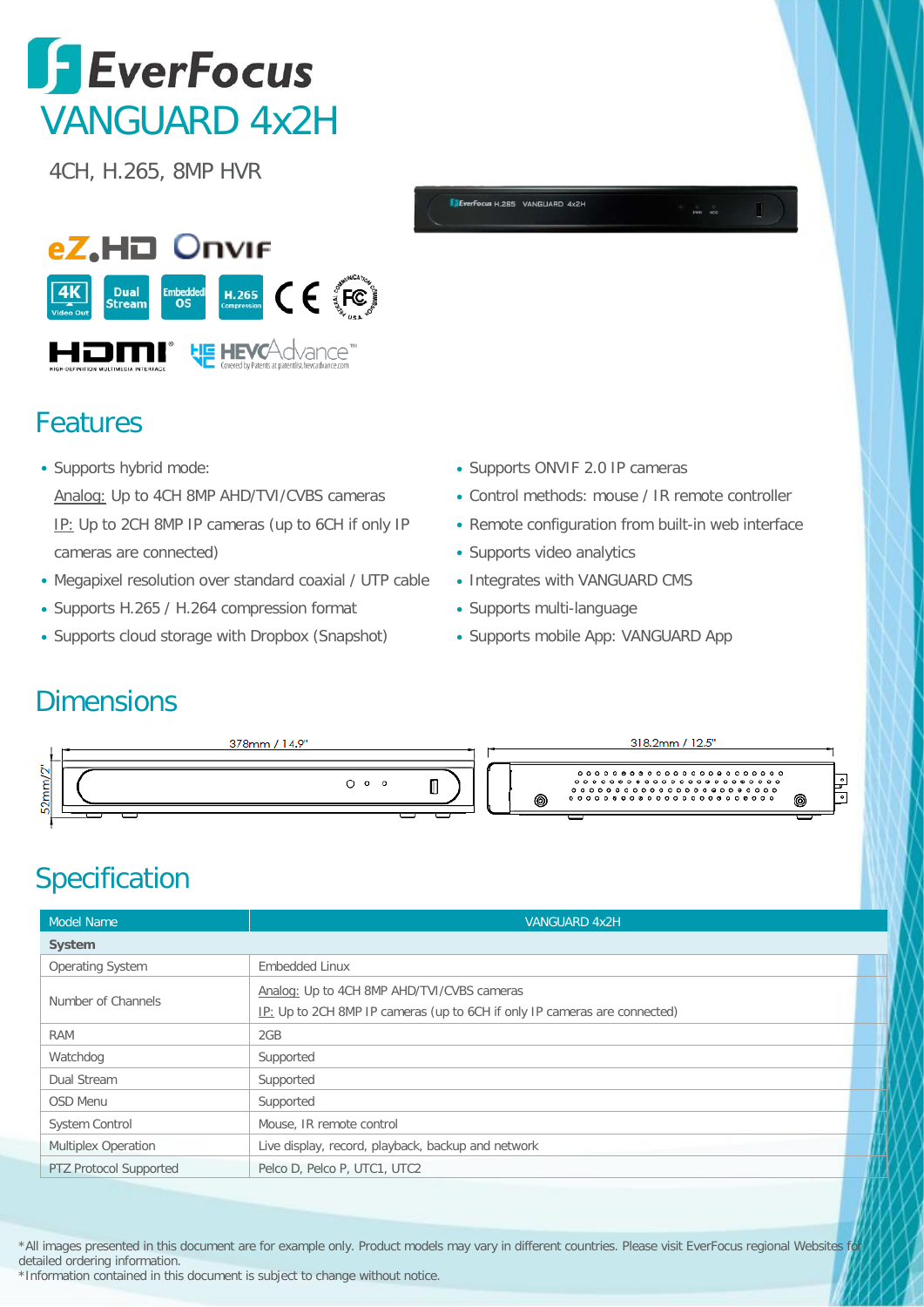| <b>Video</b>                       |          |                                                                                                                                |  |  |
|------------------------------------|----------|--------------------------------------------------------------------------------------------------------------------------------|--|--|
| <b>Compression Format</b>          |          | H.265 / H.264                                                                                                                  |  |  |
| Video Format                       |          | NTSC / PAL                                                                                                                     |  |  |
| Video Inputs                       |          | Analog: 4 x BNC                                                                                                                |  |  |
|                                    |          | IP: 2CH 8MP IP cameras (only IP, up to 6CH)                                                                                    |  |  |
| Video Looping Outputs              |          | Unsupported                                                                                                                    |  |  |
|                                    |          | HDMI/VGA: 1024x768, 1280x720, 1280x1024, 1440x900, 1920x1080 (1080P), 2560x1440 (2K),                                          |  |  |
| Video outputs                      |          | 3840x2160 (4K, HDMI only)                                                                                                      |  |  |
| IP Bandwidth                       | Incoming | Max. 16Mbps to 48Mbps (default is 16Mbps, decrease one Analog channel can gain 8Mbps)                                          |  |  |
|                                    | Outgoing | Max. 48Mbps                                                                                                                    |  |  |
|                                    |          | <b>4K Mode:</b>                                                                                                                |  |  |
|                                    |          | Analog: 8MP: 15fpsCH; 5MP: 20fps/CH; 4MP/3MP/1080P/720P/960H: 30fps/CH                                                         |  |  |
| Live Resolution / Frame Rate       |          | IP: 8MP/5MP/4MP/3MP/1080P/720P                                                                                                 |  |  |
|                                    |          | 5MP Mode:                                                                                                                      |  |  |
|                                    |          | Analog: 5MP: 20fps/CH; 4MP/3MP/1080P/720P/960H: 30fps/CH                                                                       |  |  |
|                                    |          | IP: 5MP/4MP/3MP/1080P/720P                                                                                                     |  |  |
| <b>Recording</b>                   |          |                                                                                                                                |  |  |
|                                    |          | <b>4K Mode:</b>                                                                                                                |  |  |
|                                    |          | Analog: 8MP: 6fps/CH; 5MP: 8fps/CH; 4MP: 10fps/CH; 3MP: 12fps/CH; 1080P: 25fps/CH (PAL); 30fps/CH (NTSC)                       |  |  |
| Recording Resolution / Frame Rate  |          | IP: 8MP: 8fps/CH; 5MP: 10fps/CH; 4MP/3MP/1080P/720P: 25fps/CH (PAL); 30fps/CH (NTSC)                                           |  |  |
|                                    |          | <b>5MP Mode:</b><br>Analog: 5MP: 12fps/CH; 4MP: 15fps/CH; 3MP: 20fps/CH; 1080P: 25fps/CH (PAL); 30fps/CH (NTSC)                |  |  |
|                                    |          | IP: 5MP: 10fps/CH; 4MP/3MP/1080P/720P: 25fps/CH (PAL); 30fps/CH (NTSC)                                                         |  |  |
| <b>Recording Modes</b>             |          | Continuous/Manual/Motion Detect                                                                                                |  |  |
| Playback                           |          |                                                                                                                                |  |  |
| Synchronized Playback              |          | 4CH                                                                                                                            |  |  |
|                                    |          |                                                                                                                                |  |  |
|                                    |          | <b>4K Mode:</b><br>Analog: 8MP: 6fps/CH (up to 2CH); 5MP: 8fps/CH (up to 4CH); 4MP: 10fps/CH (up to 4CH); 3MP: 12fps/CH (up to |  |  |
|                                    |          | 4CH); 1080P: PAL: 25fps/CH (up to 4CH); NTSC: 30fps/CH (up to 4CH)                                                             |  |  |
| Playback Performance               |          | <b>5MP Mode:</b>                                                                                                               |  |  |
|                                    |          | Analog: 5MP: 12fps/CH (up to 4CH); 4MP: 15fps/CH (up to 4CH); 3MP: 20fps/CH (up to 4CH); 1080P: PAL:                           |  |  |
|                                    |          | 25fps/CH (up to 4CH); NTSC: 30fps/CH (up to 4CH)                                                                               |  |  |
| Search Modes                       |          | Time, Event, Motion in Recorded Video                                                                                          |  |  |
| Audio                              |          |                                                                                                                                |  |  |
| Audio Input                        |          | 4                                                                                                                              |  |  |
| Audio Output                       |          | 1 x RCA                                                                                                                        |  |  |
| <b>Alarm</b>                       |          |                                                                                                                                |  |  |
| Alarm Input                        |          | 4                                                                                                                              |  |  |
| Alarm Output                       |          | $\mathbf{1}$                                                                                                                   |  |  |
| <b>Storage Device</b>              |          |                                                                                                                                |  |  |
| Internal 3.5" HDD                  |          | 2 x SATA HDD                                                                                                                   |  |  |
| <b>External HDD</b>                |          | 1 x e-SATA                                                                                                                     |  |  |
| Storage Capacity                   |          | 8TB/disk                                                                                                                       |  |  |
| <b>DVD Burner</b><br>Not supported |          |                                                                                                                                |  |  |
| <b>Network</b>                     |          |                                                                                                                                |  |  |
| Ethernet                           |          | 10/100/1000 Ethernet                                                                                                           |  |  |
| Protocol                           |          | TCP-IP / DHCP / PPPoE / DDNS / SMTP / NTP                                                                                      |  |  |
| <b>Interface</b>                   |          |                                                                                                                                |  |  |
| <b>USB</b>                         |          | 2 x USB2.0 (for mouse and backup/upgrade)                                                                                      |  |  |
| <b>RS-485</b><br>Ethernet          |          | 1 x RS-485 (for PTZ Control)<br>1 RJ-45                                                                                        |  |  |
|                                    |          |                                                                                                                                |  |  |